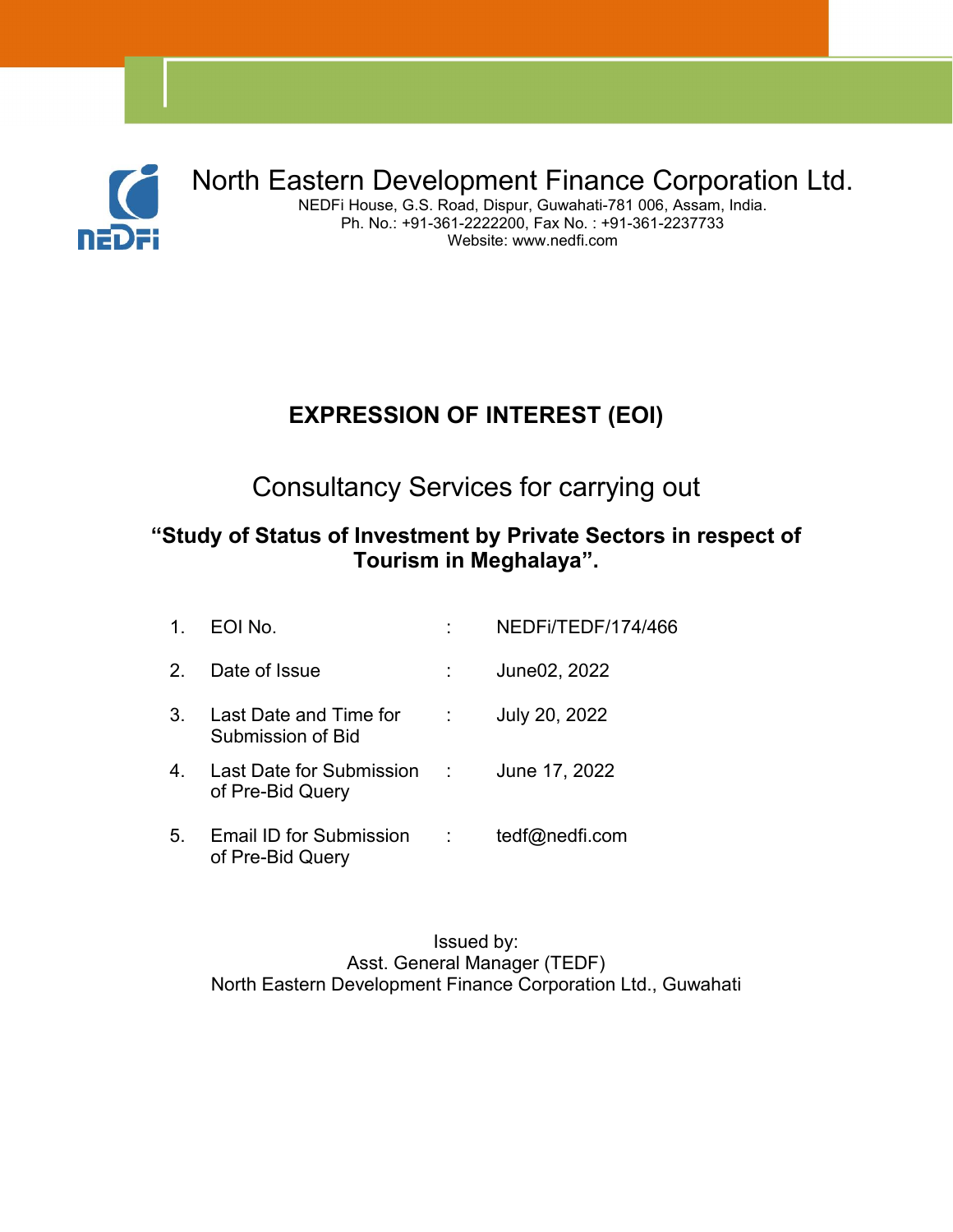| SI. No.         |                               | Page No.                                                             |                |
|-----------------|-------------------------------|----------------------------------------------------------------------|----------------|
| $\mathbf 1$     |                               | Proprietary                                                          |                |
|                 | Introduction                  |                                                                      | $1 - 2$        |
|                 | $\mathbf 1$                   | Purpose of EOI                                                       | $\mathbf 1$    |
|                 | $\overline{2}$                | Background                                                           | $\mathbf 1$    |
| $\overline{2}$  | $\overline{3}$                | <b>Terms of Reference</b>                                            | $1 - 2$        |
|                 | $\overline{4}$                | Deliverables, Stages of Deliverables, Content of each<br>Deliverable | $\overline{2}$ |
|                 | $5\phantom{.0}$               | Location of Work                                                     | 2              |
| 3               | <b>Instruction to Bidders</b> |                                                                      | $4 - 5$        |
| 4               | <b>EOI Submission Format</b>  |                                                                      | 6              |
| 5               | <b>Evaluation Process</b>     |                                                                      | $\overline{7}$ |
| $\,6\,$         | Qualifying Criteria           |                                                                      | $8-9$          |
| $\overline{7}$  | EOI Form-1                    |                                                                      | 10             |
| $\bf 8$         | EOI Form-2                    |                                                                      | 11             |
| $9\,$           | EOI Form-3                    |                                                                      | 12             |
| 10 <sup>°</sup> |                               | EOI Form-4                                                           |                |
| 11              |                               | EOI Form-5                                                           |                |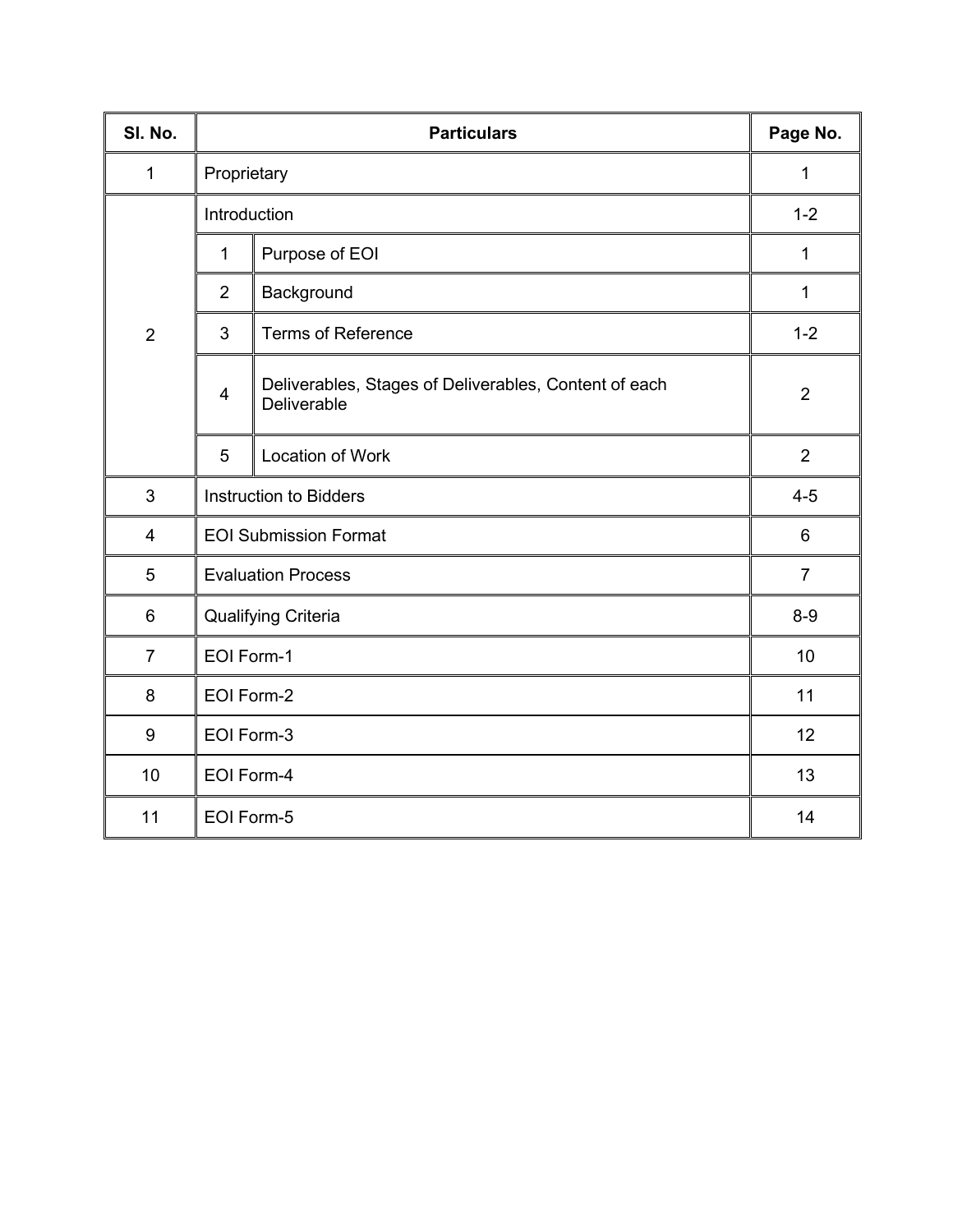## Introduction

This EOI is proprietary to NEDFi, and NEDFi reserves the right to recall the EOI in its entirety or in part. All responses to the EOI will become the property of NEDFi and will not be returned.

#### **1. Purpose of EOI**

The purpose of this Expression of Interest (EOI) is to short-list reputed consultant for conducting the study approved under the Techno Economic Development Fund (TEDF) administered by NEDFi. The objective of the document is to provide indicative information on the scope of the work, schedules, deliverables and required qualifying criteria for selection of the consultant. Request for Proposal (RFP) will be provided to only the shortlisted consultant as per the qualifying criteria provided in the EOI.

#### **2. Background**

2.1 The study proposal on "**Study of Status of Investment by Private Sectors in respect of Tourism in Meghalaya**" was placed during the 26 th Executive Committee meeting for consideration wherein the committee approved the study.

2.2 North Eastern Development Finance Corporation Ltd. (also referred to as 'NEDFi' in this EOI Document) is administering the Techno-Economic Development Fund (TEDF) on behalf of the Government of India.

2.3 As the administrator of the TEDF, NEDFihereby invites Expression of Interest (EOI) to provide the following services: Provision of Consultancy Services for carrying out study on '**Study of Status of Investment by Private Sectors in respect of Tourism in Meghalaya**'.

#### **3. Terms of Reference**

#### **3.1 Scope of the Work**

- 1. Identification of potential areas of tourism in the state with focus on the private and public sector participation.
- 2. Study & evaluate the trend and quantum of investment made by private sector in the tourism industry in the state.
- 3. Study the legal and policy frame work (developmental schemes)for promotion of tourism industry in the state.
- 4. Analyse the problems/constraints faced by the private investor in the state and devise measures & strategy for sustainable investment and development of tourism in the state.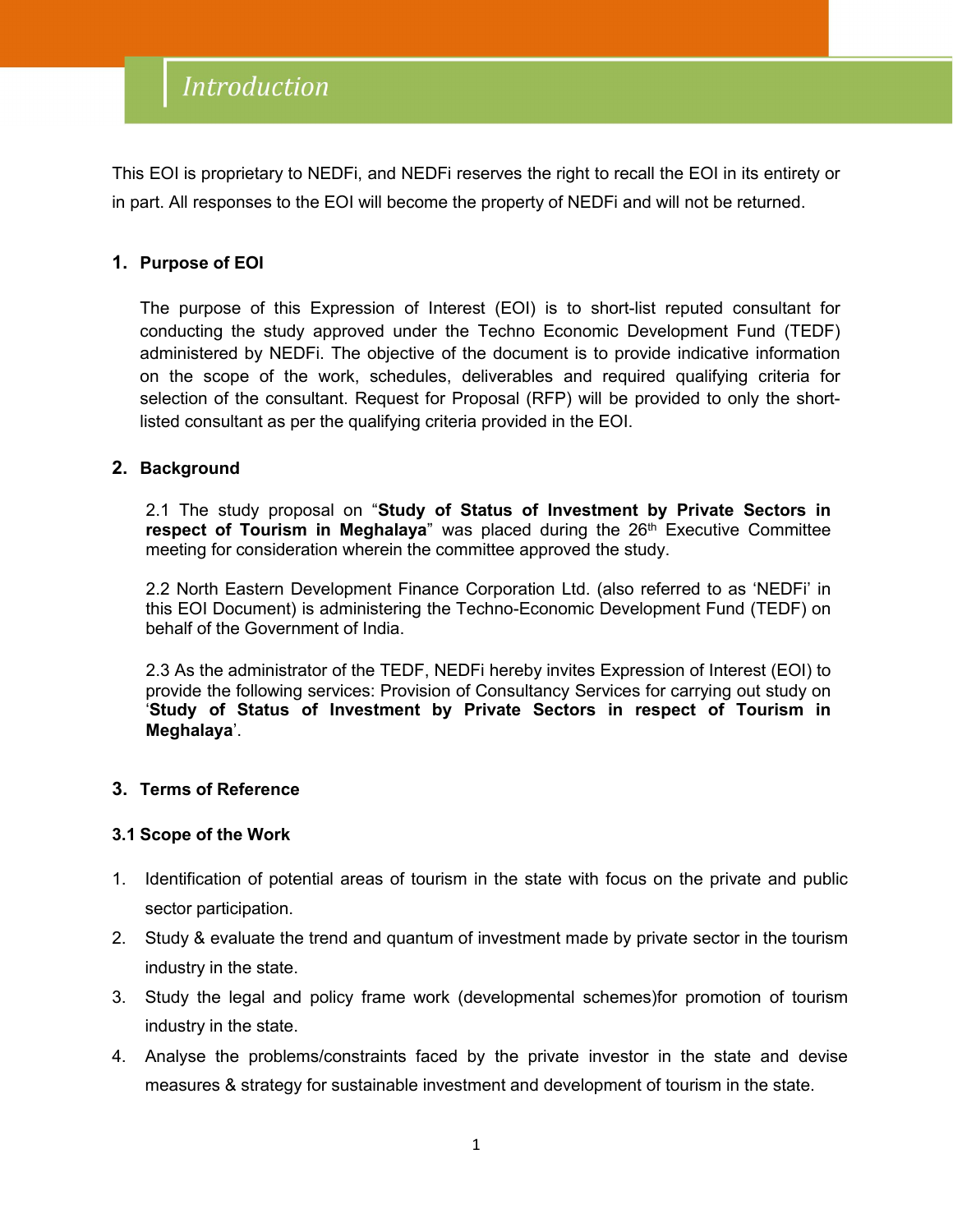- 5. Survey & Compilation of data pertaining to tour operator/travel agency, transportation services, sanitation & health care facilities at tourist destinations, existing/ongoing infrastructure projects, accommodation units, etc., which are part of the private sector investment in tourism sector in the state.
- 6. Identification of specific locations (which are yet unexplored but have immense tourism potential) and project investment requirements in infrastructure development for better accessibility, accommodation and other amenities associated with the sector.
- 7. Assessment of domestic and foreign tourist inflow to the state and the type of inclination of the tourist towards different component of tourism (adventure, health, leisure, etc) in the state.
- 8. Assessment of the contribution of tourism sector to the State GSDP of Meghalaya.
- 9. Assessment of employment opportunities in different sectors of tourism and suggest/recommend the skill / capacity building requirement of manpower in the different sectors.(hospitality, tour operator, event management, transport operator, owner of home stay, restaurant etc.,)
- 10. Study potential areas of tourism for setting up of small scale industries as an alternative means of livelihood giving due importance to community participation, preservation of the cultural values and natural environment in the state.
- 11. Devise measures & strategy for sustainable development of tourism and to increase private investment in the state and recommend suitable and implementable policy measures.

**3.2** The study has to be carried out by collecting data from field surveys /primary sources and from other secondary data collection methods. All the stakeholders of the sector have to be consulted at the state level/National level. The collected data has to be verified, tabulated and analyzed to derive the findings to cover the above mentioned points.

#### **4. Deliverables, Stages of Deliverables, Content of each Deliverable**

The Deliverables and Stages of Deliverables are given below:

| (1) Inception Report   | : Within 1(one) month of award of the contract;     |
|------------------------|-----------------------------------------------------|
| (2) Mid Term Report    | : Within 3 (three) months of award of the contract; |
| (3) Draft Final Report | : Within 5 (five) months of award of the contract;  |
| (4) Final Report       | : Within 6 (six) months of award of the contract.   |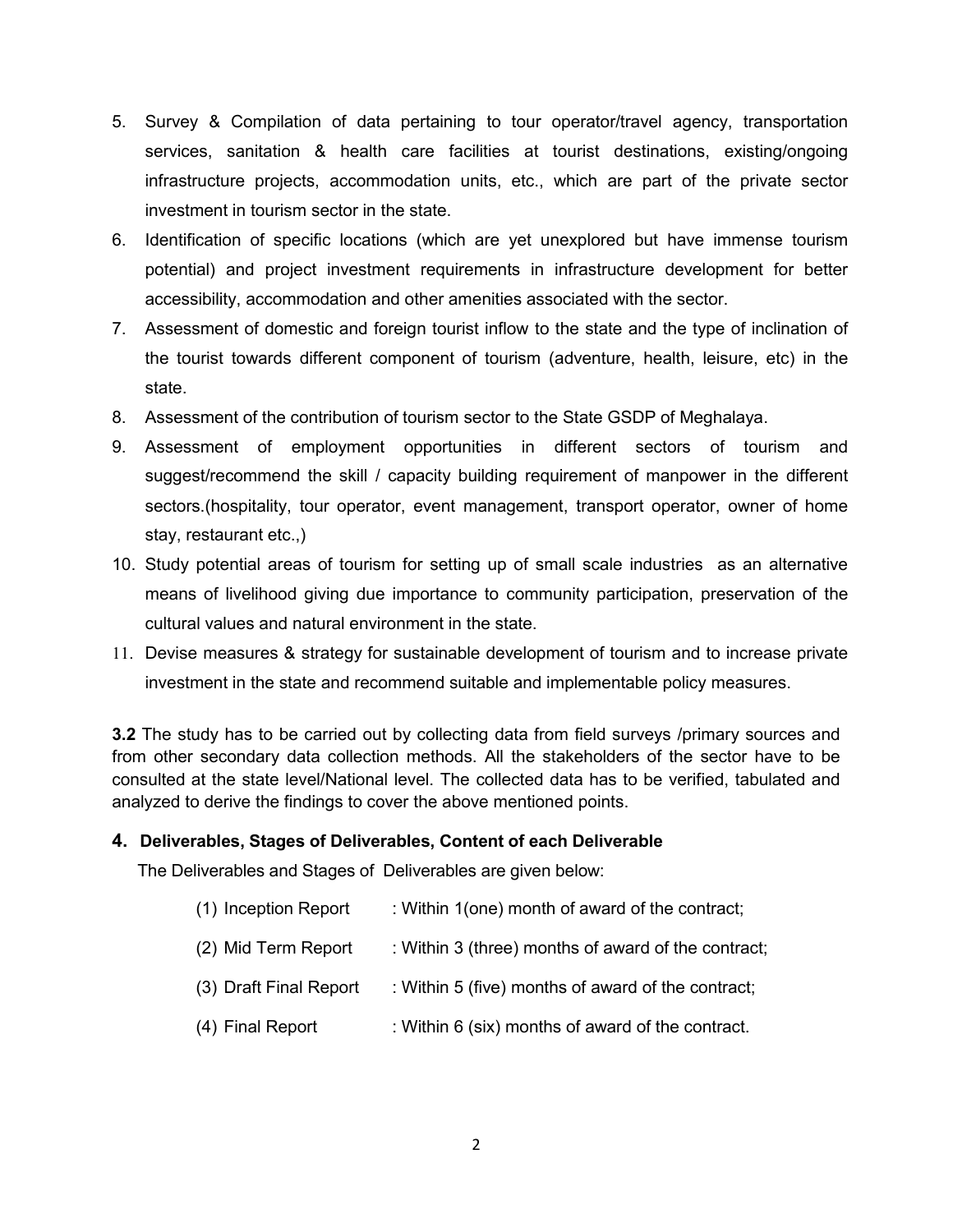- There will be a presentation after submission of the reports at each stage as mentioned above.
- 10 sets of coloured hard copy of the report to be submitted at each stages for evaluation by the experts along with a soft copy.
- 100 sets of coloured hard bound copies of the final report are to be submitted along with 50 copies of the report in soft copies in the form of CDs.

#### **5. Location of the Work**

Locations of the Work include the following places:

- All the states of North Eastern Region of India; and
- Other locations of the country relevant to the performance of the Assignment / Job.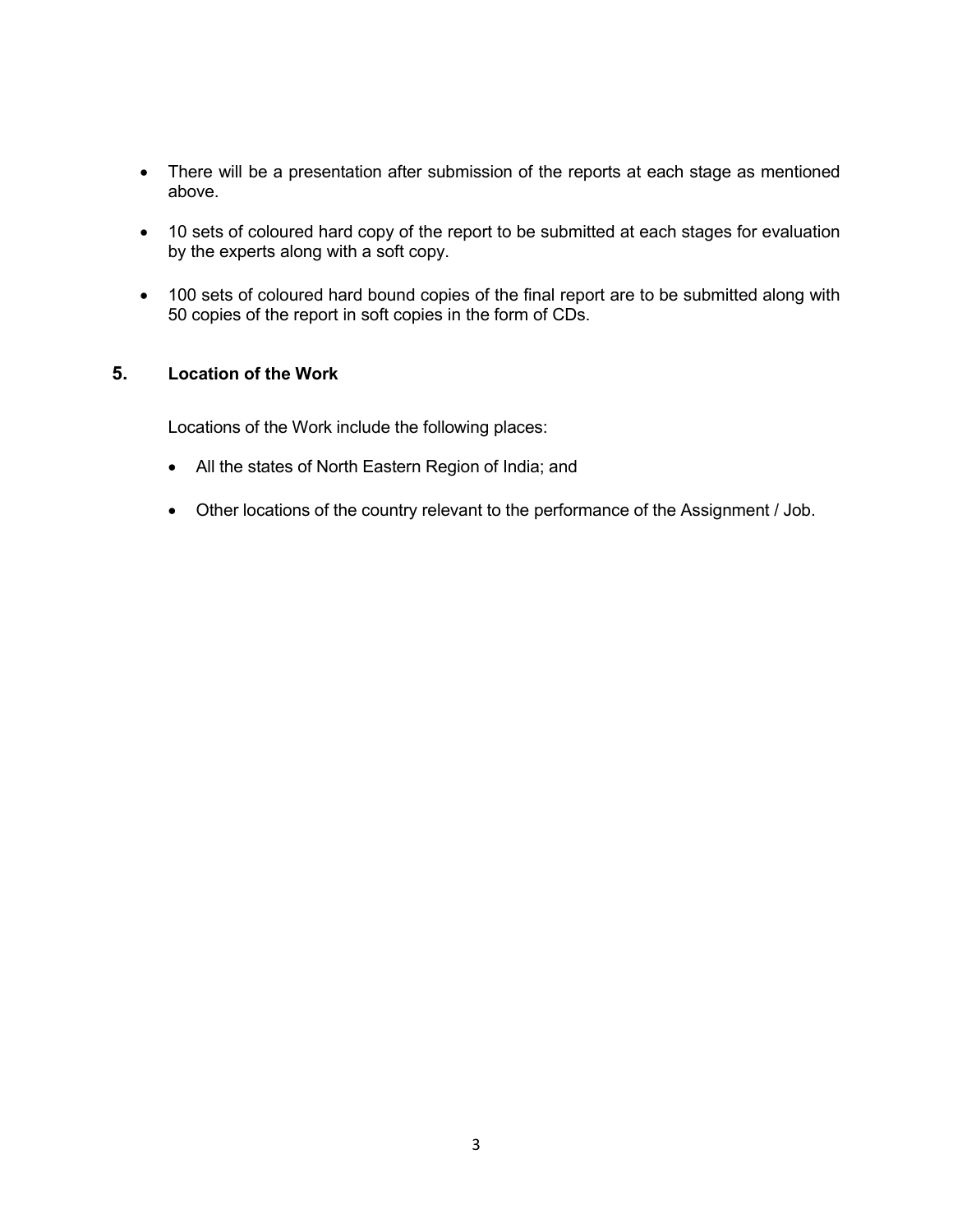- 1. Bidders may download the EOI document from [www.nedfi.com](http://www.nedfi.com). No physical copy of the EOI document would be made available.
- 2. Bidders are advised to carefully examine the EOI document. Submission of the bid shall be deemed to have been done after careful study and examination of the EOI document with full understanding of the Terms of Reference for the study.
- 3. The bid as well as all related correspondence exchanged shall be written in English language. If any supporting documents submitted are in any language other than English, translation of the same in English language is to be duly attested by the Consultants.
- 4. The response to this EOI should be full and complete in all respect. Bid should be submitted as per the format provided. Failure to furnish all information required by the EOI documents or submission of a proposal not substantially responsive to the EOI document in every respect will be at the Bidder's risk and may result in rejection of its EOI proposal.
- 5. The Bidder shall bear all costs associated with the preparation and submission of their EOI. NEDFi will not bear any costs in this regard.<br>6. The last date for submission of EOI bid is indicated in the cover note. Any EOI received
- by NEDFi after the mentioned deadline shall be rejected and returned unopened to the Bidder. **Only the hard copy of the EOI bid is acceptable on or before the last date of submission of EOI bid.**
- 7. NEDFi will not be responsible for any delays in the submission of the EOI by any of the Bidder or loss of the same in transit. Bidders are advised to ensure the receipt of their EOI at the address indicated.
- 8. NEDFi is not bound to accept any EOI, and reserve the right to annul the selection process at any time prior to Contract award, without thereby incurring any liabilities.
- 9. This EOI does not commit NEDFi to award a contract or to engage in negotiations with any Bidder.
- 10. Pre-bid queries, if any, should be submitted through email to [tedf@nedfi.com](mailto:tedf@nedfi.com) on or before the date and time mentioned in the cover note. All pre-bid queries to be raised will relate to the EOI alone and no queries related to mode of selection, extension of timeline will be entertained.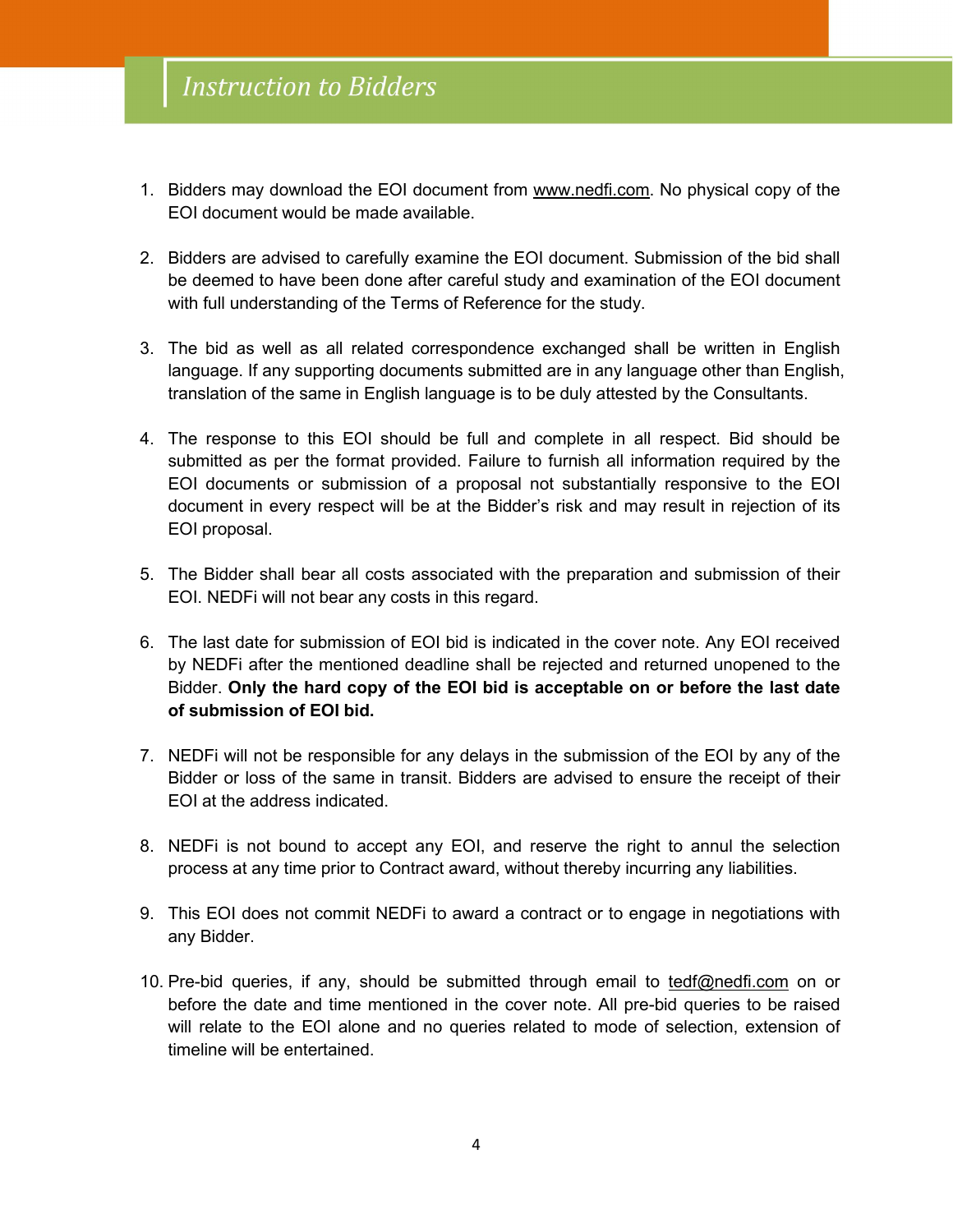- 11. NEDFi will endeavour to provide timely response to all queries. However, NEDFi makes no representation or warranty as to the completeness or accuracy of any response made in good faith.
- 12. The corrigendum (if any) and clarifications to the queries from all the bidders will be posted on [www.nedfi.com.](http://www.nedfi.com) Any such corrigendum shall be deemed to be incorporated into this EOI.
- 13. In the event of any corrigendum being made to the EOI, NEDFi may, at its discretion, extend the last date for receipt of EOI bids so as to provide reasonable time to the prospective Bidders to take into account the corrigendum while preparing their bids. Extension of time, if done, will be notified in the website ([www.nedfi.com](http://www.nedfi.com)).
- 14. This EOI does not constitute an offer by NEDFi. The bidder's participation in this process may result in NEDFi's shortlisting the bidder to submit a complete technical and financial response at a later date.
- 15. The validity of the bids shall be 180 days from the date of opening of bids.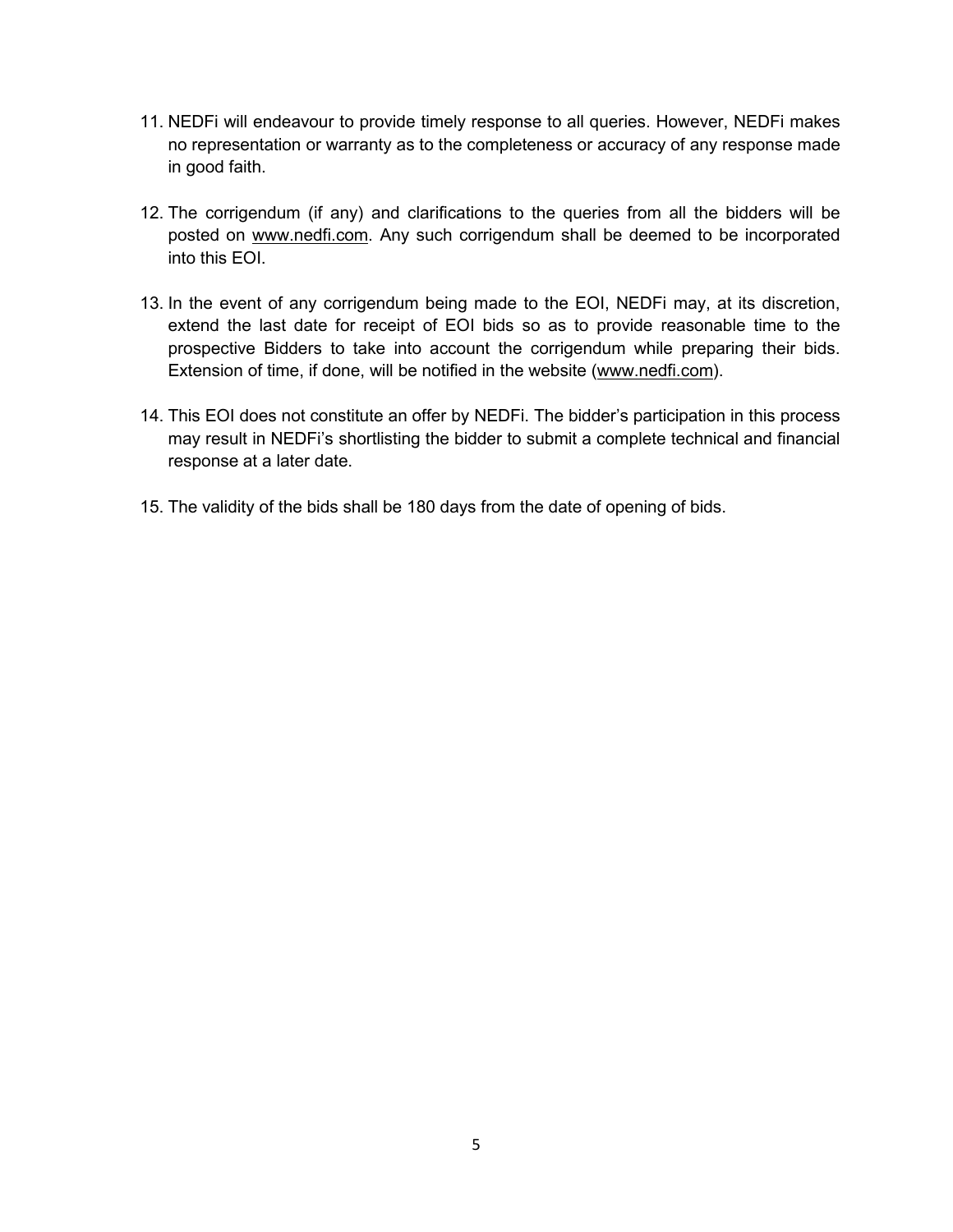The entire EOI proposal shall be strictly as per the format specified in this Invitation for Expression of Interest and any deviation may result in the rejection of the EOI proposal. All the necessary points required by this EOI Document have to be specified in clear detail. The following documents should be furnished for evaluation of EOI (to be submitted as per EOI Forms 1 to 5):

- **EOI Form-1:** Covering letter with Correspondence Details
- **EOI Form-2:** Brief profile of the Consultant showcasing the expertise available with them for undertaking the assignment along with information about their legal status, ownership and organizational structure.
- **EOI Form-3:** An abstract showing year wise Total Financial Turnover for the preceding 3 (three) years ending last day of the previous financial year along with the Audited Balance Sheets, Profit & Loss Account and other financial statement for the same period.
- **EOI Form-4:** Details of similar assignment(s) undertaken by the Consultant along with the experience certificate(s) from client(s) clearly indicating the scope of the services rendered by the Consultant in support of having completed the assignment(s) **and** Work Order(s) along with Self Certificate(s) of Completion (Certified by Statutory Auditor) of the assignment(s).
- **EOI Form-5:** Key Professionals: Giving Name, Qualifications & Experience (no. of years) in the relevant sectors.

All copies of documents submitted in the above regard have to be attested under the seal and signature of the Chief Executive / In Charge of Consultancy Wing.

Further the EOI must be certified by the Chief Executive / In Charge of Consultancy under his hand and seal in following manner:

*"I hereby declare that all the information and statements made in this Proposal are true and accept that any misinterpretation contained in it may lead to disqualification of the EOI submitted by our Firm / Company."*

NEDFi will not be responsible if the EOI submitted to it does not mention all the above points in sufficient detail and / or contain the above certification.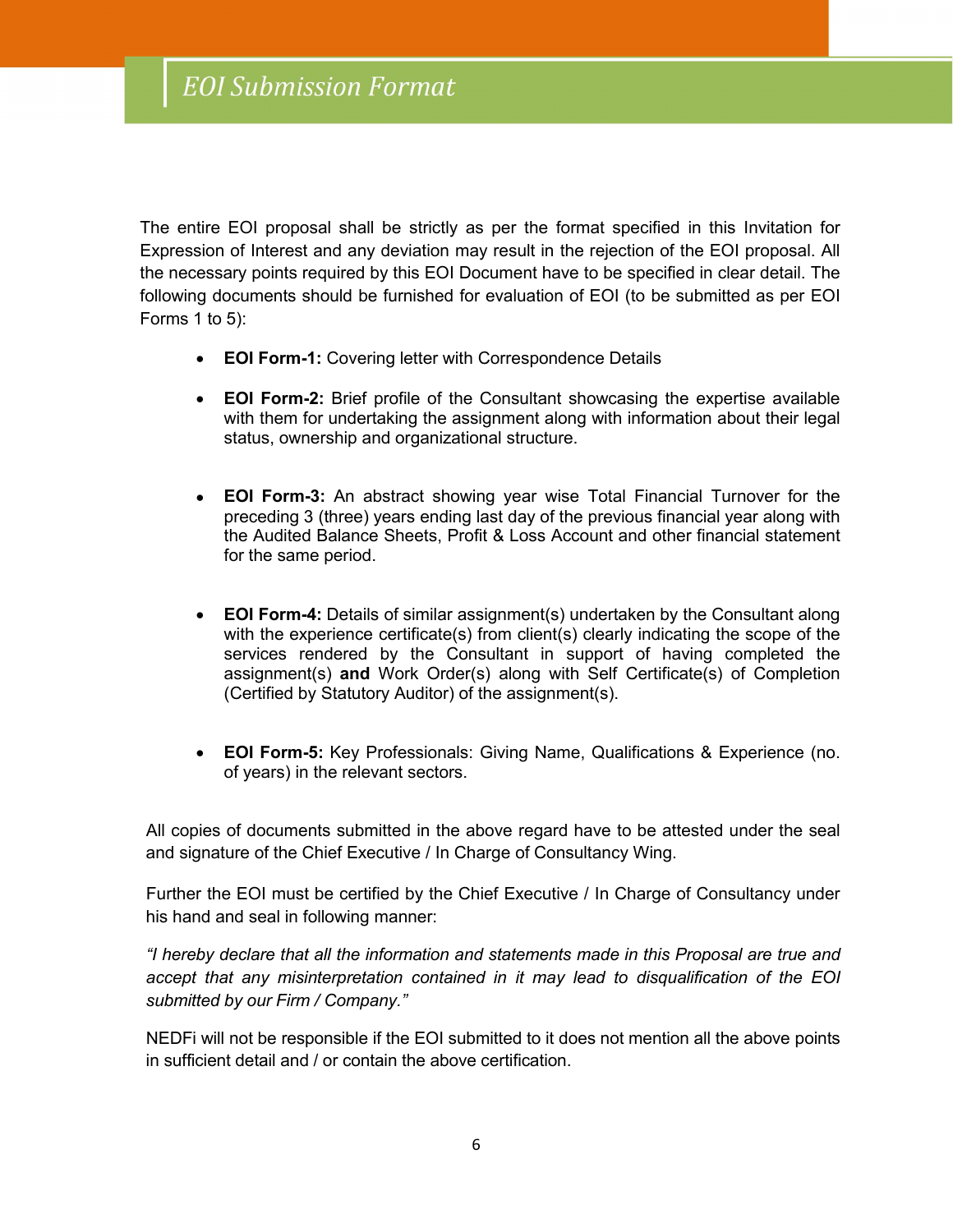- 1. NEDFi will constitute an EOI Proposal Evaluation Committee to evaluate the responses of the bidders.
- 2. The Committee shall evaluate the responses to the EOI based on supporting documents and documentary evidence submitted. Inability to submit requisite supporting documents may lead to rejection of the EOI. Each of the responses shall be evaluated to validate compliance of the bidders according to the Forms and the supporting documents specified in this document.
- 3. The Committee may seek clarification in writing to the bidders through NEDFi to evaluate suitability of the bidder for the assignment.
- 4. The decision of NEDFi in the evaluation of responses to the EOI shall be final. No correspondence will be entertained outside the evaluation process of the Committee.5. NEDFi reserves the right to reject any or all proposals.
- 
- 6. NEDFi will shortlist bidders who meet the Qualifying Criteria mentioned in this Invitation to Expression of Interest.
- 7. Any attempt by a Bidder to influence the bid evaluation process may result in the rejection of its EOI proposal.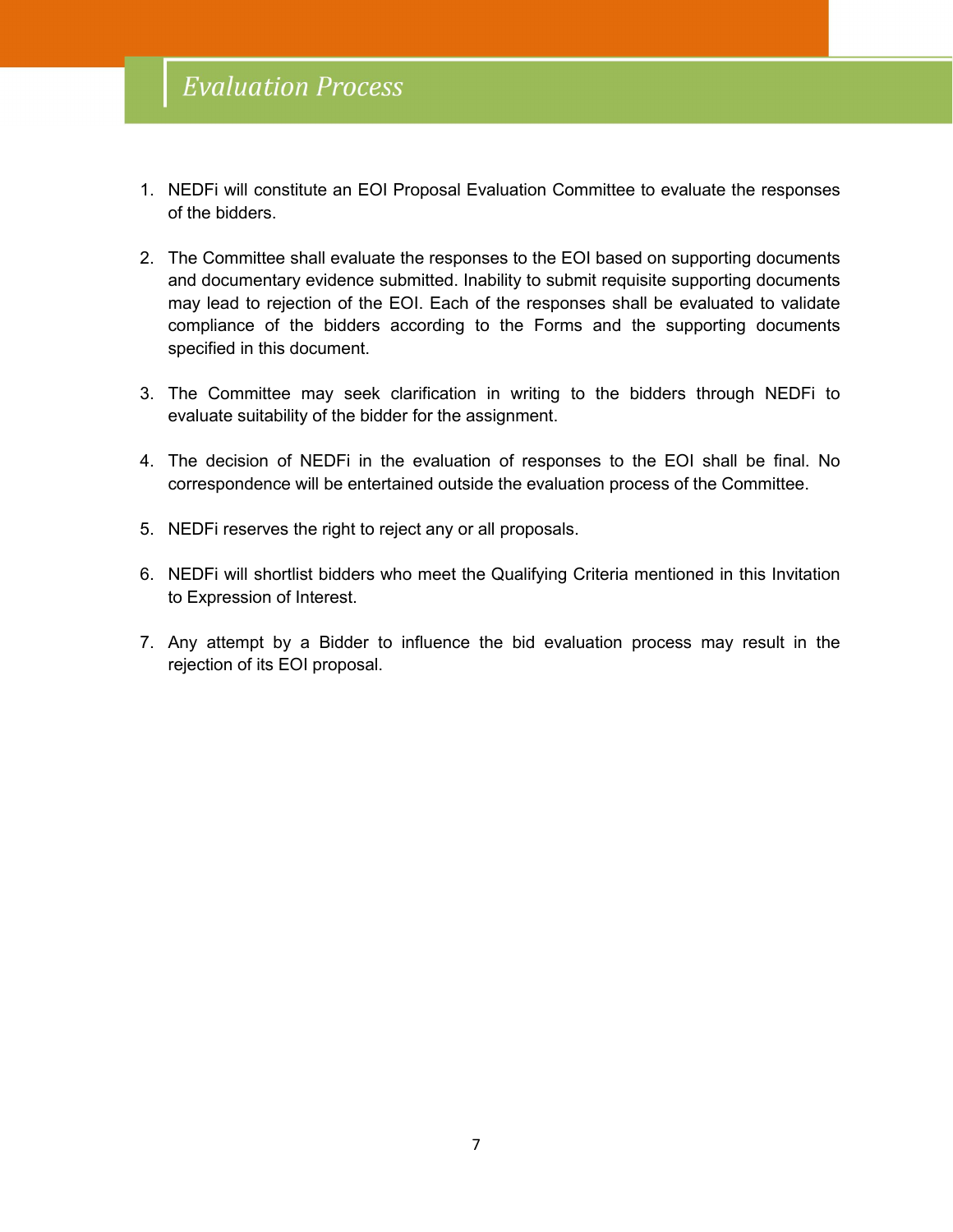# Qualifying Criteria

#### **An EOI must meet the specific requirement for all the criteria listed below to be shortlisted.**

The short-listing criteria are as follows:

| <b>Criteria</b>                                | <b>Specific Requirement</b>                                                                                                                                                                                                            |                                                          |
|------------------------------------------------|----------------------------------------------------------------------------------------------------------------------------------------------------------------------------------------------------------------------------------------|----------------------------------------------------------|
| Experience of the<br>Organization              | Should have been operating for the last 5 (five)<br>years                                                                                                                                                                              | Certificate of<br>incorporation /<br>Registration.       |
|                                                | Must have experience in carrying out 1 (one)<br>assignment of similar nature in the past three<br>years with value not less than Rs.10.00 Lakhs,<br>or,                                                                                | Copy of Work Order and<br>Completion Certificate.        |
|                                                | 2 (two) assignments or similar nature in the<br>past three years with value not less than<br>Rs. 5.00 lakhs each.                                                                                                                      |                                                          |
|                                                | **Assignment of<br>similar<br>nature<br>would<br>preferably indicate<br>studies<br>related<br>to<br>development of tourism,<br>evaluation<br>ଝ<br>performance monitoring of schemes related to<br>tourism and it's implementation etc. |                                                          |
|                                                | Must have experience in carrying out atleast<br>1 (one) study in North Eastern India in past<br>three years.                                                                                                                           | Copy of the Work Order<br>and Completion<br>Certificate. |
|                                                | Must have experience in carrying out atleast<br>1 (one) study for Government of India / State<br>Government Ministries or Departments in the<br>past three years.                                                                      | Copy of the Work Order<br>and Completion<br>Certificate. |
| <b>Financial Strength</b><br>of the Consultant | Annual Turnover during each of the last three<br>financial years (as per the last published<br>least<br><b>Balanced</b><br>sheets),<br>should be<br>at<br>Rs.1 Crore.                                                                  | Certificate from the<br>statutory auditor.               |
|                                                | Turnover from Consultancy Services during<br>each of the last three financial years (as per<br>the last published Balanced sheets), should<br>be at least Rs. 50 lakhs.                                                                | Certificate from the<br>statutory auditor.               |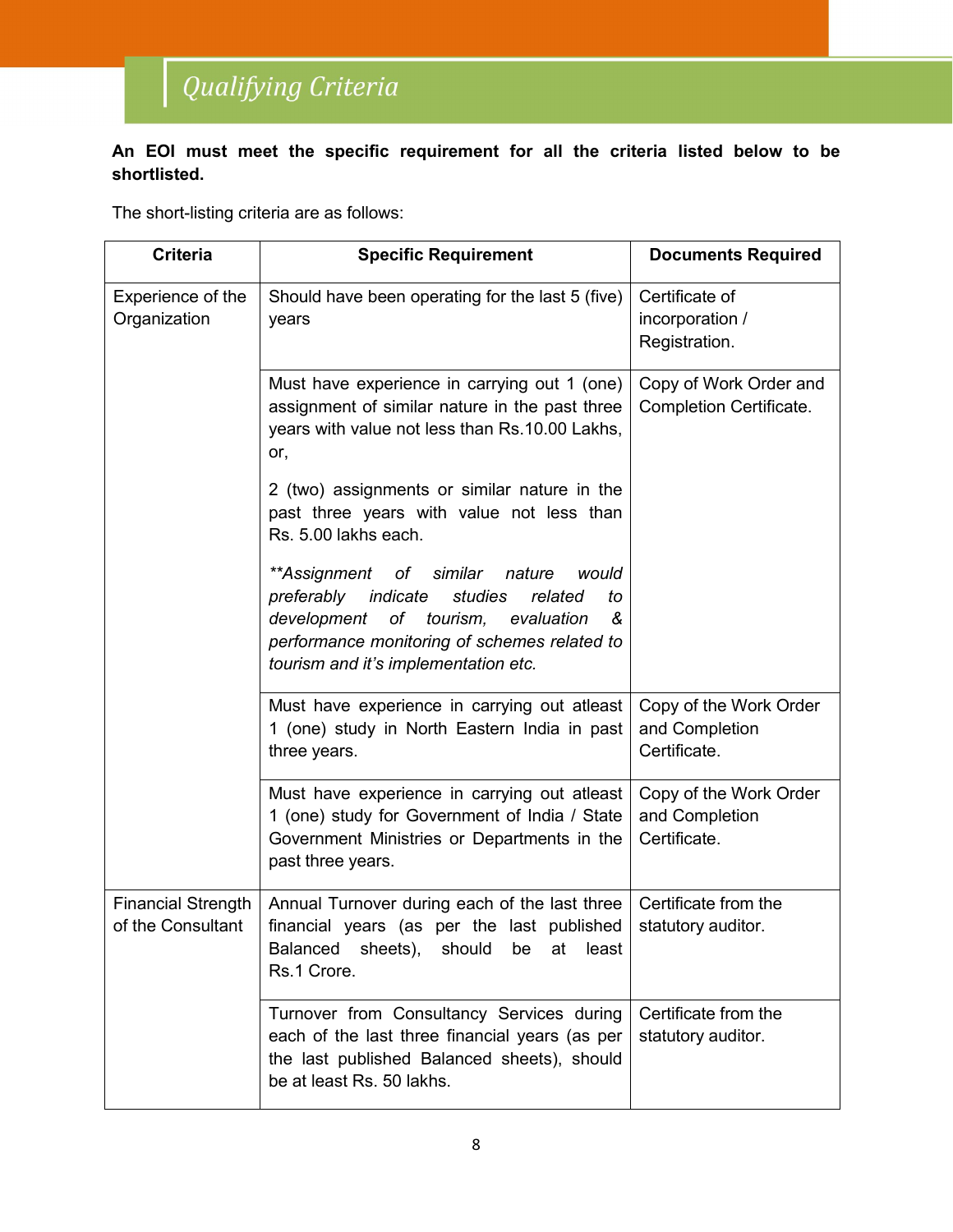| <b>Criteria</b>                                           | <b>Specific Requirement</b>                                                                                                                                                                                            | <b>Documents Required</b>                                                                                            |
|-----------------------------------------------------------|------------------------------------------------------------------------------------------------------------------------------------------------------------------------------------------------------------------------|----------------------------------------------------------------------------------------------------------------------|
| <b>Key Professionals</b><br>Qualification &<br>Experience | <b>Team Leader: Post-graduation qualification in</b><br>any discipline and at least 15 yrs experience<br>with 5 years as Team Leader.                                                                                  | Curriculum Vitae (CV) of<br>the proposed Team<br>Leader with document in<br>support of experience as<br>Team Leader. |
|                                                           | <b>Tourism and Travel Management Expert:</b><br>Post graduation qualification in Tourism &<br>Travel management with 10 yrs experience<br>in similar works.                                                            | Curriculum Vitae (CV) of<br>the proposed member.                                                                     |
|                                                           | Human Resource Management Expert: Post<br>graduation qualification in Hospitality<br>Management/ Logistic/ Human Resource<br>with 10 yrs experience in similar works<br>related to service sector of tourism industry. | Curriculum Vitae (CV) of<br>the proposed member.                                                                     |
|                                                           | <b>Marketing Expert: Post-graduation</b><br>qualification in marketing management with 10<br>years experience in similar works like<br>E-Commerce, Digital/other IT tools in service<br>sector of tourism industry.    | Curriculum Vitae (CV) of<br>the proposed member.                                                                     |
|                                                           | <b>Economics / Statistics Expert: Post-</b><br>graduation qualification in<br>Economics/Statistics with 10 years experience<br>in similar works.                                                                       | Curriculum Vitae (CV) of<br>the proposed member.                                                                     |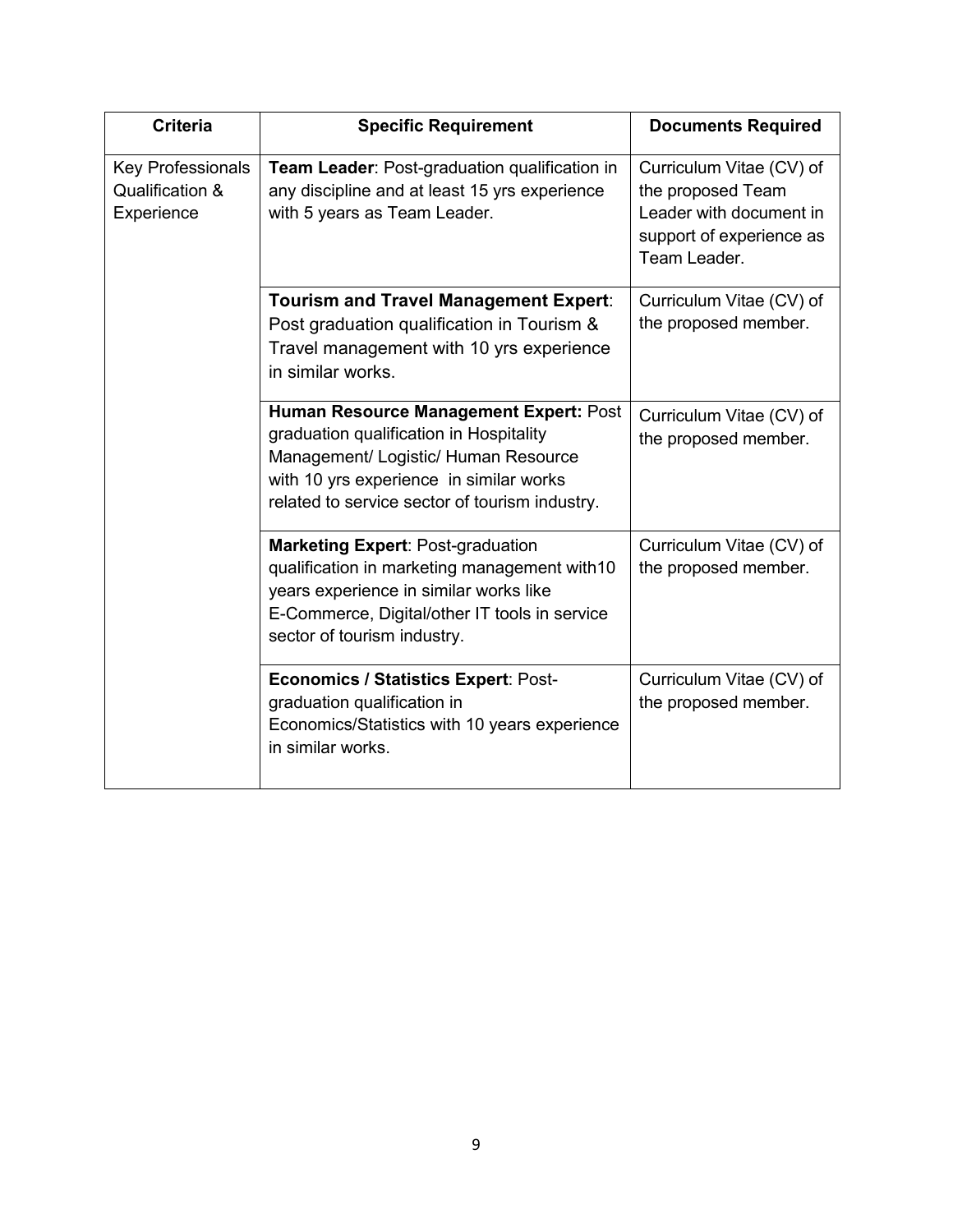[Location, Date]

To: The Asst. General Manager (TEDF), North Eastern Development Finance Corporation Ltd., NEDFi House, G.S. Road, Dispur, Guwahati-781 006, Assam, India.

#### **Sub: Expression of Interest (EOI)**

Dear Sir/Madam,

This is in response to your notice published in (…………………………) on (……………………………..), inviting expression of interest to provide the services for conducting a study on **'Study of Status of Investment by Private Sectors in respect of Tourism in Meghalaya'**, we are hereby submitting our expression of interest. We have attached necessary information according to the standard form. Our correspondence details with regard to this EOI are:

| SI. No. | <b>Information</b>                           | <b>Details</b> |
|---------|----------------------------------------------|----------------|
| 1.      | Name of the Contact Person                   |                |
| 2.      | Address of the Contact Person                |                |
| 3.      | Name, designation and contact address of the |                |
|         | person to whom all references shall be made  |                |
|         | regarding this EOI                           |                |
| 4.      | Telephone No. of the Contact Person          |                |
| 5.      | Mobile No. of the Contact Person             |                |
| 6.      | Fax No. of the Contact Person                |                |
|         | Email ID of the Contact Person               |                |

We are submitting our Proposal in association with: [Insert name and address of the associated consultant in case of Joint Venture/Consortium]

We hereby declare that all the information and statements furnished by us in this expression of interest is correct to the best of our knowledge and accept that any misinterpretation contained in it may lead to our disqualification.

We understand that NEDFi reserves the right to decide whether or not to pre-qualify our firm without disclosing the reason whatsoever.

We remain,

Yours sincerely, Authorized Signature [In full and initials]: Name and Title of Signatory: Name of the Consultant: Address: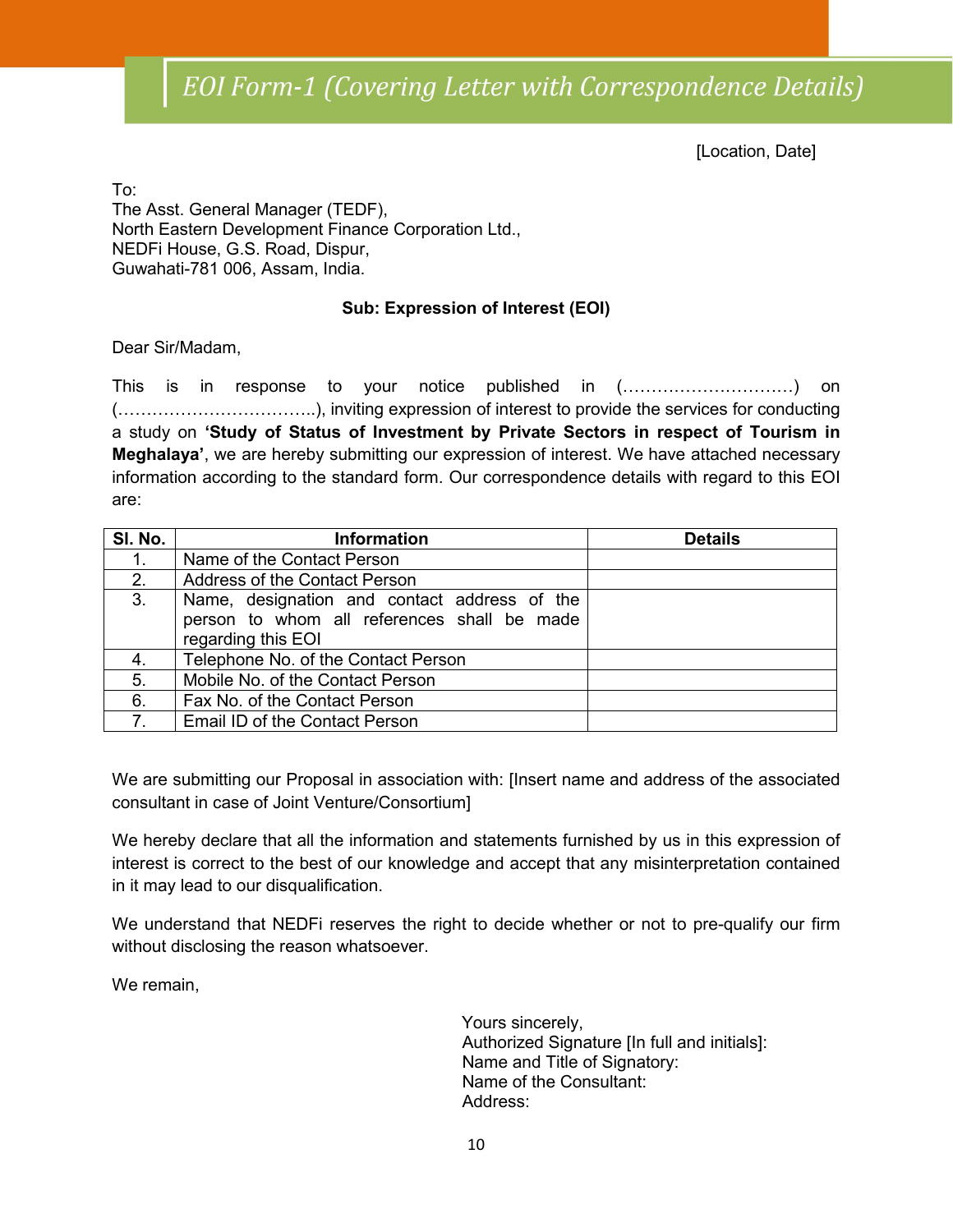## EOI Form-2 (Consultant's Profile)

#### **I. Lead Consultant**

|    | Name of Lead Consultant                                                                         |  |
|----|-------------------------------------------------------------------------------------------------|--|
| 2  | <b>Correspondence Address</b>                                                                   |  |
| 3  | <b>Registered Office Address</b>                                                                |  |
|    | Legal Status of the Firm                                                                        |  |
| 5  | Year of Incorporation                                                                           |  |
| 6  | <b>GSTIN No.</b>                                                                                |  |
|    | PAN No.                                                                                         |  |
| 8  | Year of commencement of Business                                                                |  |
| 9  | Experience in consultancy services<br>(indicate year)                                           |  |
| 10 | Any other relevant information in<br>support of your expertise in<br>undertaking the assignment |  |

#### **II. Joint Venture/Consortium\***

|    | Name of Lead Consultant                                                                         |  |
|----|-------------------------------------------------------------------------------------------------|--|
| 2  | <b>Correspondence Address</b>                                                                   |  |
| 3  | <b>Registered Office Address</b>                                                                |  |
|    | Legal Status of the Firm                                                                        |  |
| 5  | Year of Incorporation                                                                           |  |
| 6  | <b>GSTIN No.</b>                                                                                |  |
|    | PAN No.                                                                                         |  |
| 8  | Year of commencement of Business                                                                |  |
| 9  | Experience in consultancy services<br>(indicate year)                                           |  |
| 10 | Any other relevant information in<br>support of your expertise in<br>undertaking the assignment |  |

\*In case of Joint Venture/Consortium/Association, consultants should submit a Memorandum of understanding or any other document signed between the Lead Partner and the Consortium partner stating their agreement to take up the assignment jointly.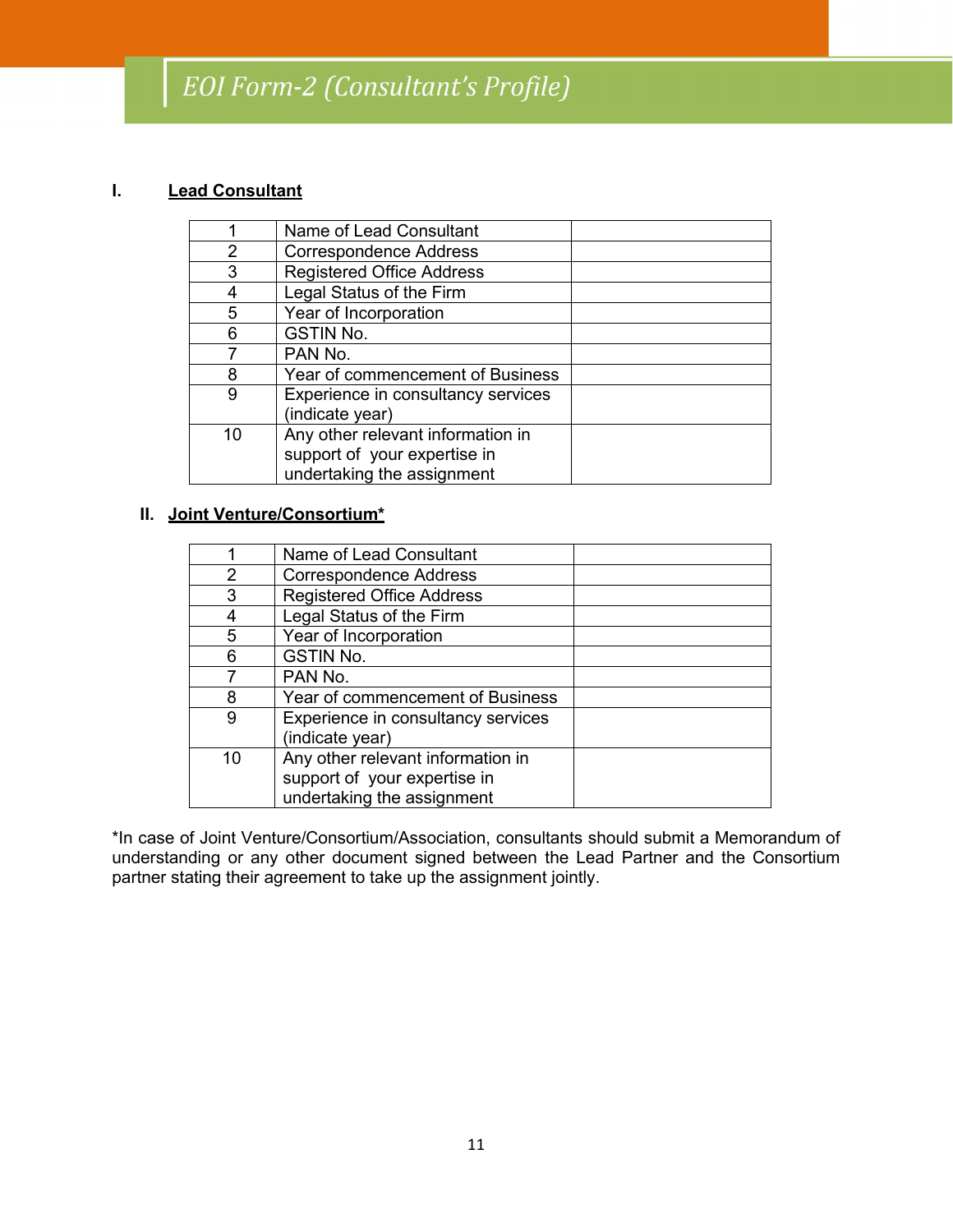#### **I. Annual Turnover of the Lead Consultant**

| Year            | FY 2019-2020 | FY 2020-2021 | FY 2021-2022 |
|-----------------|--------------|--------------|--------------|
| Amount (in Rs.) |              |              |              |

#### **II. Turnover from Consultancy Services of the Lead Consultant**

| Year            | FY 2019-2020 | FY 2020-2021 | FY 2021-2022 |
|-----------------|--------------|--------------|--------------|
| Amount (in Rs.) |              |              |              |

#### **III. Annual Turnover of the Joint Venture/Consortium Partner**

| Year            | FY 2019-2020 | FY 2020-2021 | FY 2021-2022 |
|-----------------|--------------|--------------|--------------|
| Amount (in Rs.) |              |              |              |

#### **IV. Turnover from Consultancy Services of the Joint Venture/Consortium Partner**

| Year            | FY 2019-2020 | FY 2020-2021 | FY 2021-2022 |
|-----------------|--------------|--------------|--------------|
| Amount (in Rs.) |              |              |              |

#### **Note:**

- 1. Please attach Audited Balance Sheets, Profit & Loss Accountand other financial statement for the above period.
- 2. Applicants shall also enclose certificate from its Statutory Auditors stating its total revenue from professional fees arising out from consultancy services during each of the past 3 (three) years. In case the applicant does not have a Statutory Auditor, it shall provide the requisite certificate from Chartered Accountant Firm/Chartered Accountant that ordinarily audits the annual account of the party.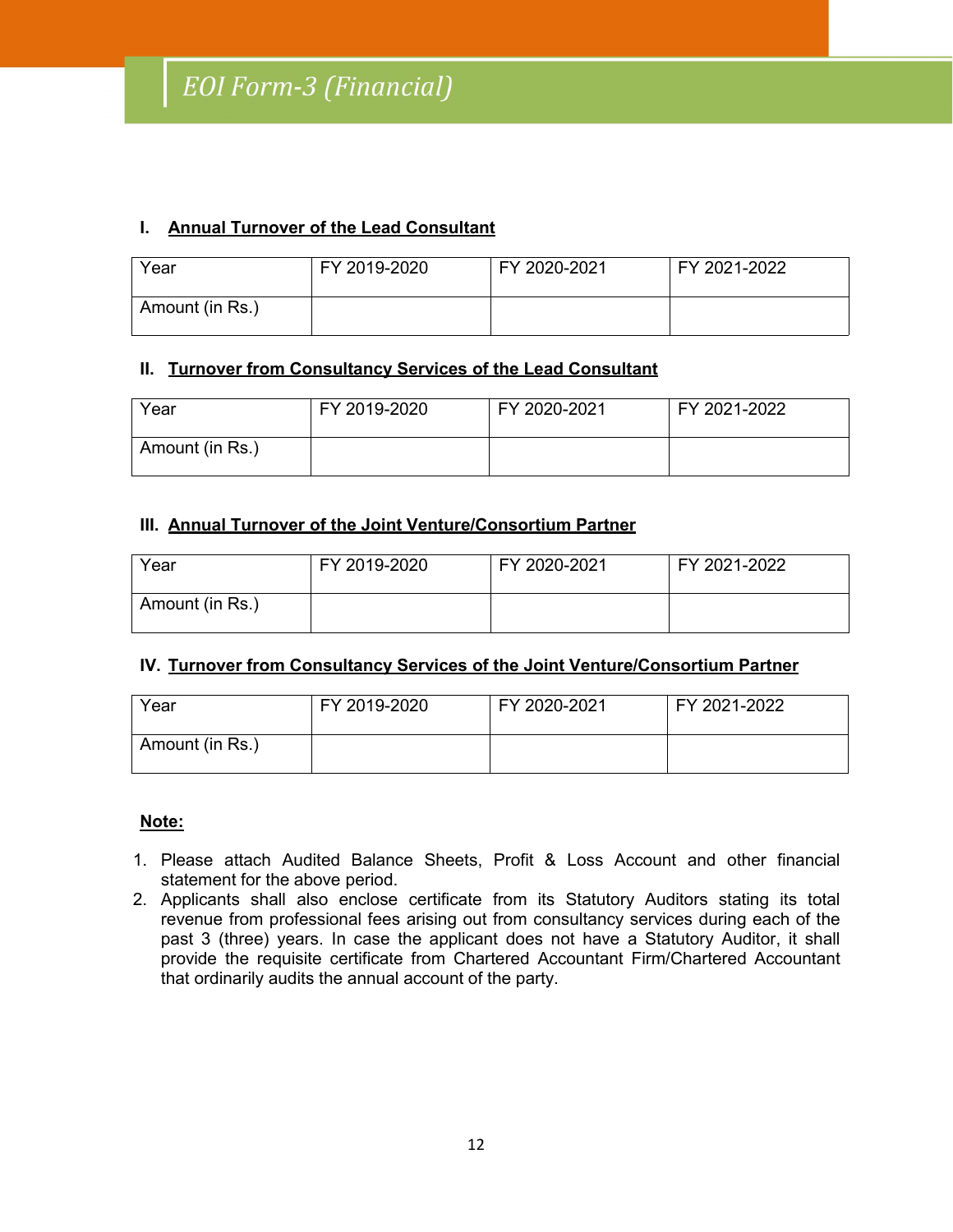Summary of the select projects undertaken during the past 5 (five) years similar to the requirements for the assignment are listed below

| SI.<br>No.     | <b>Name</b><br>of the<br>Project | <b>Name</b><br>of the<br><b>Client</b> | <b>Start</b><br><b>Date</b> | <b>Completion</b><br><b>Date</b> | Value of<br>the Project<br>(in INR) | <b>Brief</b><br><b>Description of</b><br>the Project | $\mathbf 2$ | 3 |
|----------------|----------------------------------|----------------------------------------|-----------------------------|----------------------------------|-------------------------------------|------------------------------------------------------|-------------|---|
|                |                                  |                                        |                             |                                  |                                     |                                                      |             |   |
| $\overline{2}$ |                                  |                                        |                             |                                  |                                     |                                                      |             |   |
| 3              |                                  |                                        |                             |                                  |                                     |                                                      |             |   |

Note:

- Please tick  $(v)$  mark wherever applicable in column 1, 2 and 3.
- Column 1: indicates studies/assignment similar in nature.
- Column 2: indicates studies/assignments conducted in the NER States.
- Column 3: indicates studies/assignments undertaken for the Govt. of India/State Govt. or Departments.
- You may  $(\checkmark)$  tick more than one column wherever applicable.